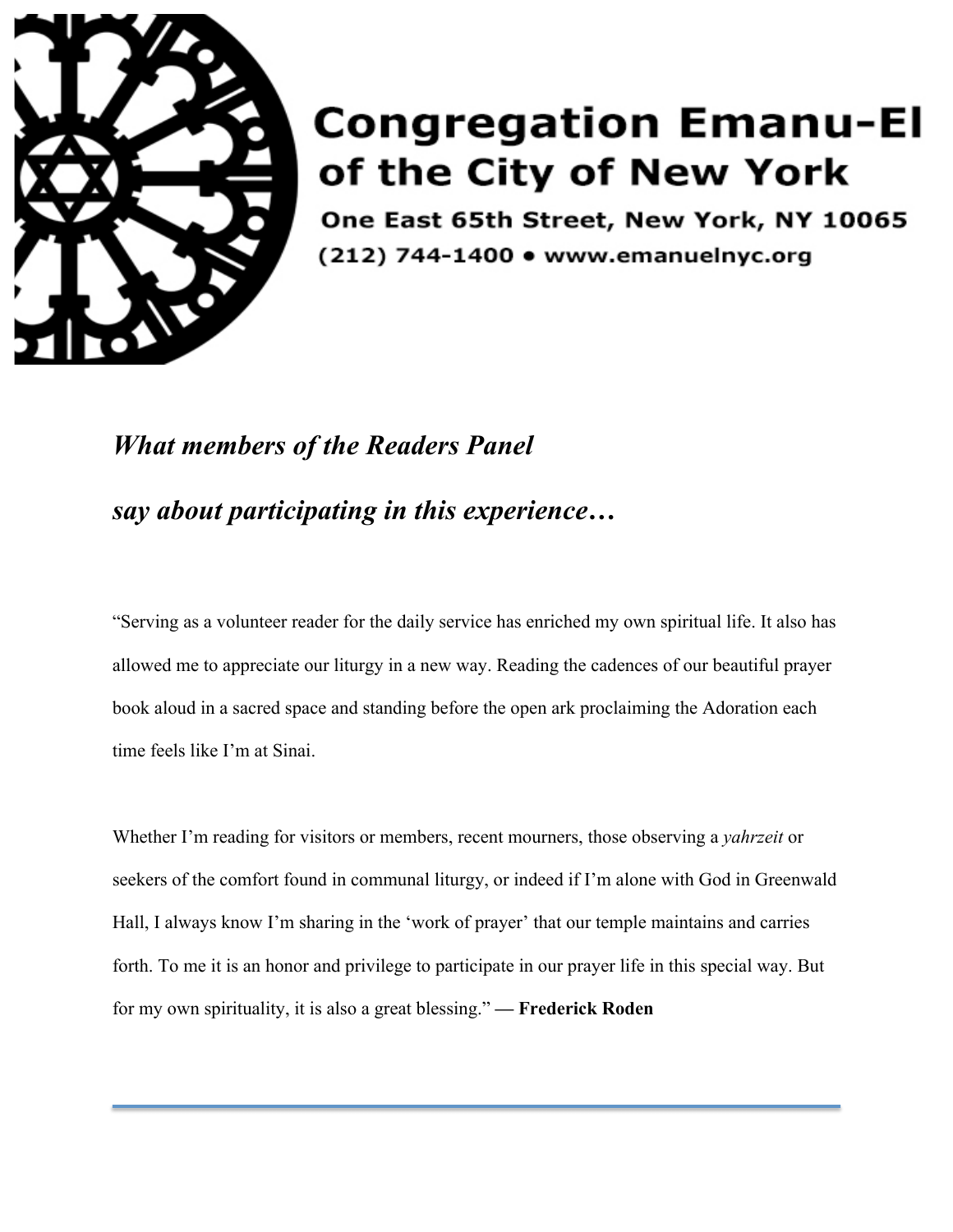## **A Conversation With God** By Bettijane Eisenpreis

On September 14, 1995, one month after my  $60<sup>th</sup>$  birthday, I became a bat mitzvah in the Beth-El Chapel of Temple Emanu-El. I made the decision after much careful thought and studied long and hard to be able to read my Torah portion, *B'chukotai*. But read it, I did, with my son, Steven, reading the blessings. I don't know which of us was more nervous, but we did splendidly, if I do say so myself.

Only a few weeks later, my ex-husband, Alfred, approached me with a suggestion…or was it a dare? "Women are going to read daily services," he said. "Why don't you sign up?"

Yikes! Me, read Hebrew? In front of strangers? My first reaction was, "You've got to be kidding!"

But he wasn't kidding. And read I did—and do. In the 20 years that have passed, I never have ceased to be awed by those moments in which, reading the familiar words, I feel a bond with something larger than I am.

I really believe in the presence of God. Also, I feel I am performing a real service. Many people who have come during the year of mourning or to observe a *yahrzeit* have thanked me for reading the name of their loved one. But also there are some who have come only for a quiet moment, and they too are appreciative. I am so grateful to be able to perform this *mitzvah* for myself, for the congregation and for the larger community.